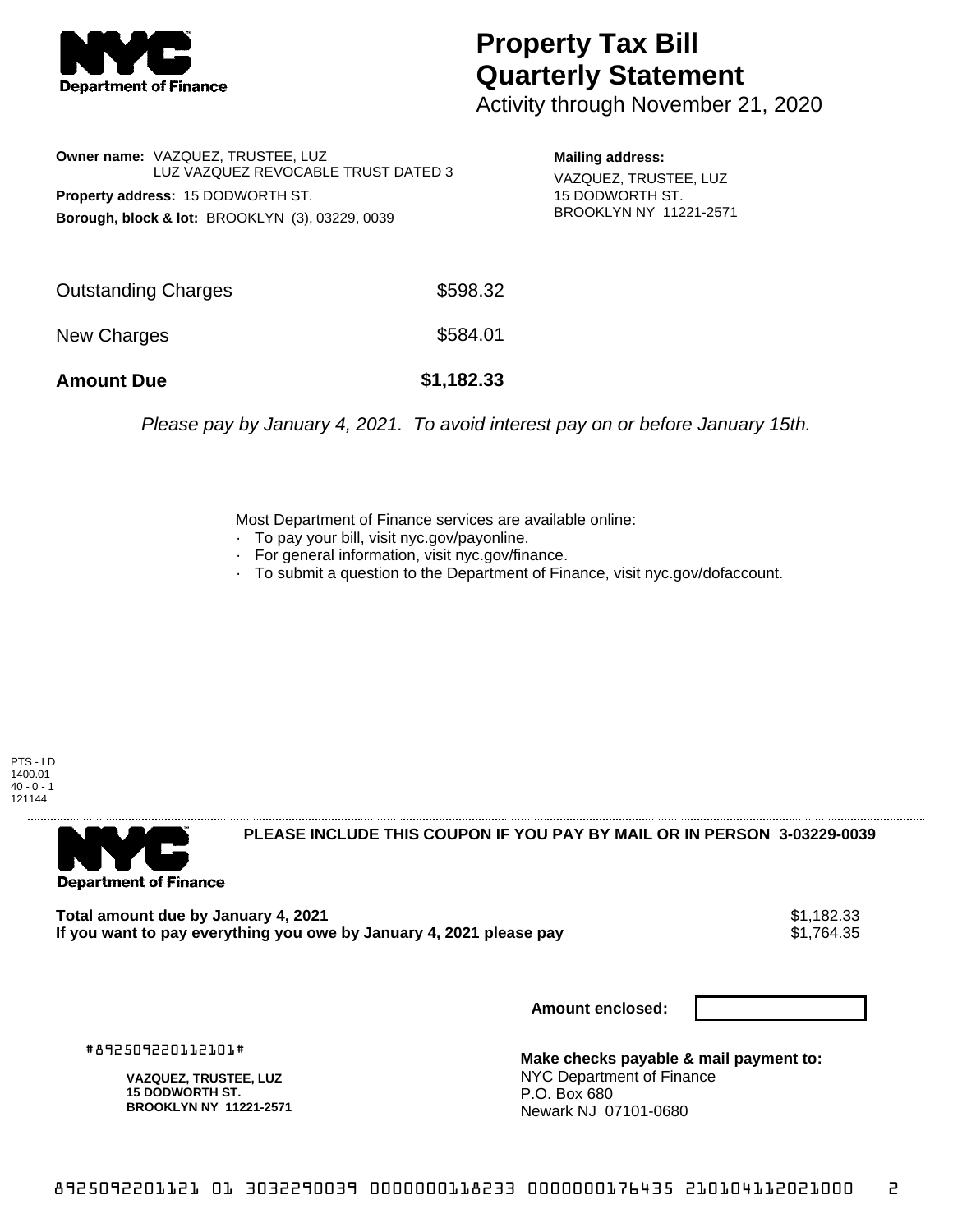

| <b>Billing Summary</b>                                                             | <b>Activity Date Due Date</b>           | Amount               |
|------------------------------------------------------------------------------------|-----------------------------------------|----------------------|
| Outstanding charges including interest and payments<br><b>Finance-Property Tax</b> | 01/01/2021                              | \$598.32<br>\$590.83 |
| Adopted Tax Rate                                                                   |                                         | $$-6.82$             |
| <b>Total amount due</b>                                                            |                                         | \$1,182.33           |
| <b>Tax Year Charges Remaining</b>                                                  | <b>Activity Date</b><br><b>Due Date</b> | Amount               |
| <b>Finance-Property Tax</b><br><b>Adopted Tax Rate</b>                             | 04/01/2021                              | \$590.83<br>$$-6.82$ |
| Total tax year charges remaining                                                   |                                         | \$584.01             |
| If you want to pay everything you owe by January 4, 2021 please pay                |                                         | \$1,764.35           |
| If you pay everything you owe by January 4, 2021, you would save:                  |                                         | \$1.99               |
| How We Calculated Your Property Tax For July 1, 2020 Through June 30, 2021         |                                         |                      |
|                                                                                    | Overall                                 |                      |
| Tax class 1 - Small Home, Less Than 4 Families                                     | <b>Tax Rate</b>                         |                      |
| Original tax rate billed                                                           | 21.1670%                                |                      |
| New Tax rate<br><b>Estimated Market Value \$1,232,000</b>                          | 21.0450%                                |                      |
|                                                                                    |                                         | <b>Taxes</b>         |
| <b>Billable Assessed Value</b>                                                     | \$11,165                                |                      |
| <b>Taxable Value</b><br><b>Tax Before Abatements and STAR</b>                      | \$11,165 x 21.0450%<br>\$2,349.68       | \$2,349.68           |
| Annual property tax                                                                |                                         | \$2,349.68           |
| Original property tax billed in June 2020                                          |                                         | \$2,363.32           |
| Change In Property Tax Bill Based On New Tax Rate                                  |                                         | $$-13.64$            |

Please call 311 to speak to a representative to make a property tax payment by telephone.

For information about the interest rate charged on late payments, visit nyc.gov/taxbill.

## **Home banking payment instructions:**

- 1. **Log** into your bank or online bill pay website.
- 2. **Add** the new payee: NYC DOF Property Tax. Enter your account number, which is your boro, block and lot, as it appears here: 3-03229-0039 . You may also need to enter the address for the Department of Finance. The address is P.O. Box 680, Newark NJ 07101-0680.
- 3. **Schedule** your online payment using your checking or savings account.

## **Did Your Mailing Address Change?**

If so, please visit us at **nyc.gov/changemailingaddress** or call **311.**

When you provide a check as payment, you authorize us either to use information from your check to make a one-time electronic fund transfer from your account or to process the payment as a check transaction.